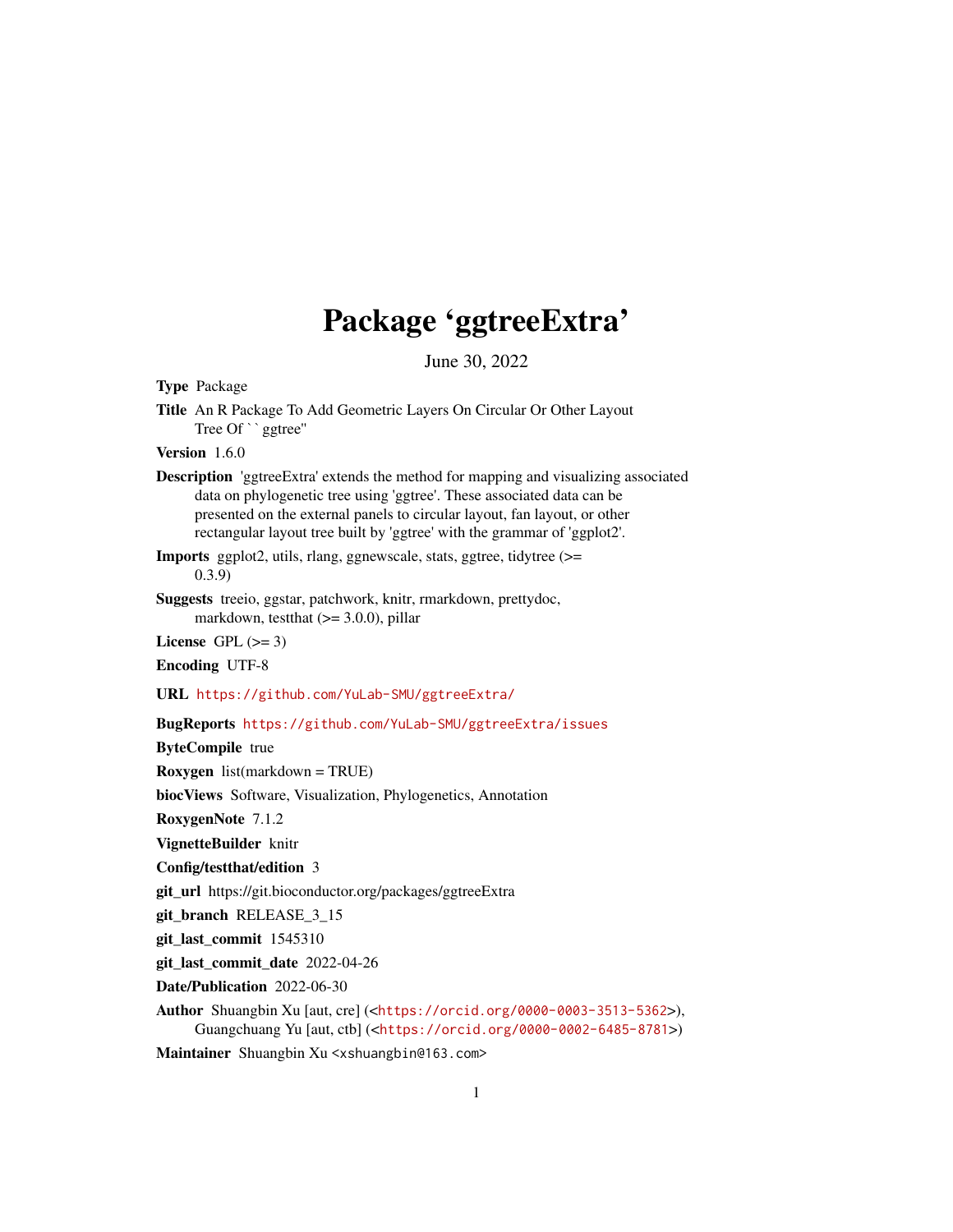# <span id="page-1-0"></span>R topics documented:

| Index | 18 |
|-------|----|

geom\_fruit *plot tree with associated data in another method.*

#### Description

'geom\_fruit()' can automatically re-arrange the input 'data' according to the tree structure. It can present the associated data on the external panels of the tree using the 'geom' function defined in 'ggplot2' or other ggplot2-based packages with aesthetic 'mapping' and other parameters, and it will align the external layers in the outer ring of circular layout tree or with rectangular layout tree side by side. Note: the tree should be created by 'ggtree'.

#### Usage

```
geom_fruit(
 mapping,
 data = NULL,geom,
 offset = 0.03,pwidth = 0.2,
 position = "auto",
  inherit.aes = FALSE,
  grid.params = NULL,
 axis.params = list(axis = "none", text.angle = 0, text.size = 0.8, text = NULL, title
  = NULL, title.size = 3, title.height = 0.1, title.angle = 0, title.color = "black",
    nbreak = 4, line.size = 0.2, line.color = "grey", line.alpha = 1, ...),
  ...
\lambdafruit_plot(
 p,
```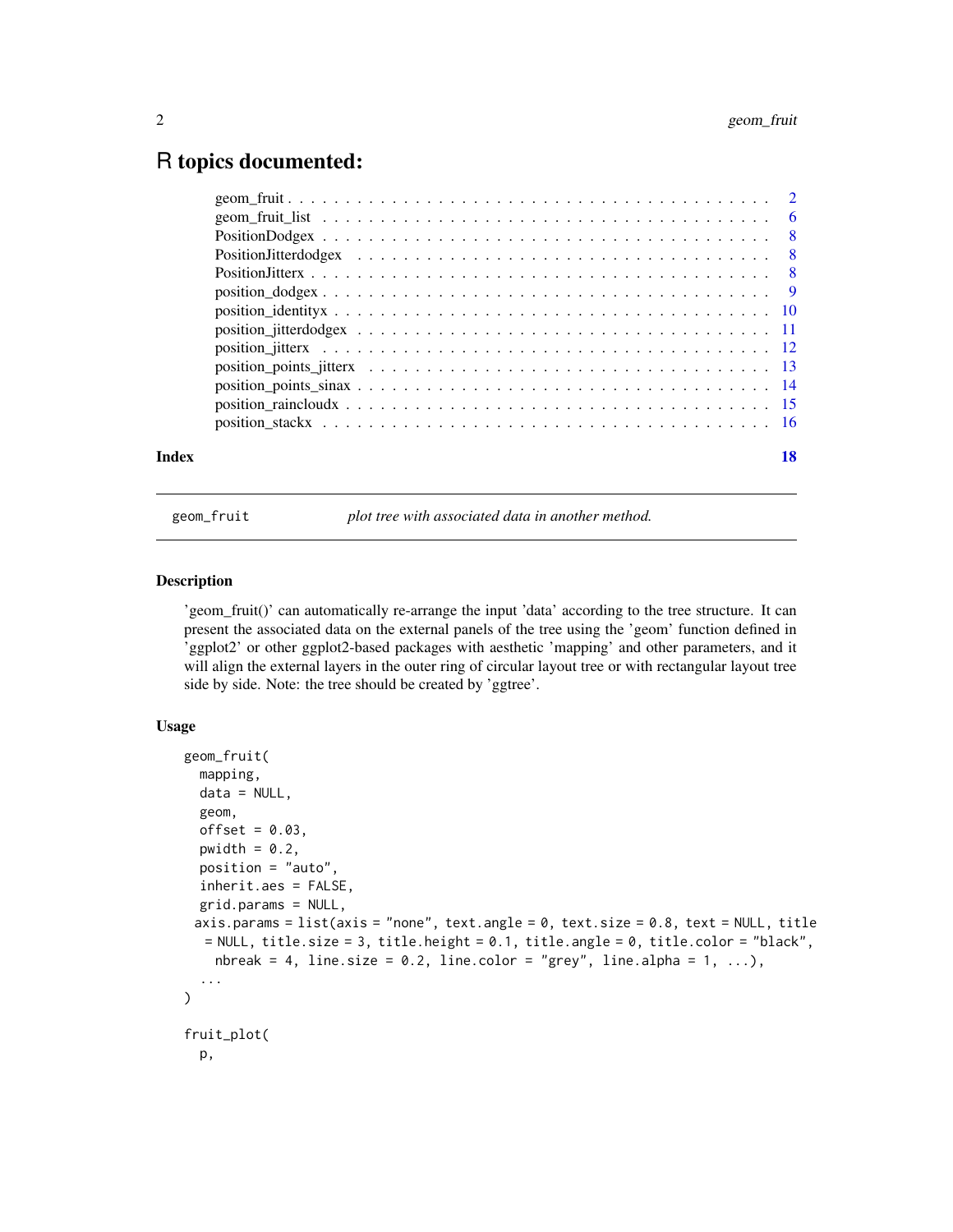# geom\_fruit 3

```
data = NULL,geom,
  mapping,
  offset = 0.03,
  pwidth = 0.2,
  position = "auto",
   ...
\overline{\phantom{a}}
```
# Arguments

| mapping     | aes mapping for 'geom'                                                                                                                                                                                                                                                                                                                                                                                                                                                                                                                                                                                    |
|-------------|-----------------------------------------------------------------------------------------------------------------------------------------------------------------------------------------------------------------------------------------------------------------------------------------------------------------------------------------------------------------------------------------------------------------------------------------------------------------------------------------------------------------------------------------------------------------------------------------------------------|
| data        | data to plot by 'geom', the column contained tree tip labels should be as y in<br>mapping.                                                                                                                                                                                                                                                                                                                                                                                                                                                                                                                |
| geom        | geom function to plot the data.                                                                                                                                                                                                                                                                                                                                                                                                                                                                                                                                                                           |
| offset      | numeric, distance between external layers or between tree and external layers,<br>default is 0.03, meaning the 0.03 times of x range of tree $(0.03 * x$ arange of tree).                                                                                                                                                                                                                                                                                                                                                                                                                                 |
| pwidth      | numeric, the width of external geometric layer, default is 0.2, meaning the 0.2<br>times of x range of tree $(0.2 * x$ range of tree).                                                                                                                                                                                                                                                                                                                                                                                                                                                                    |
| position    | Position adjustment, either as a string, or the result of a call to a position adjust-<br>ment function, default is 'auto', see details in the following.                                                                                                                                                                                                                                                                                                                                                                                                                                                 |
| inherit.aes | logical, If 'FALSE', overrides the default aesthetics, rather than combining with<br>them. This is most useful for helper functions that define both data and aesthetics<br>and shouldn't inherit behaviour from the default plot specification, default is<br>FALSE.                                                                                                                                                                                                                                                                                                                                     |
| grid.params | list, the parameters to control the attributes of grid lines, default is NULL, see<br>the grid.params in the following.<br>grid.params control the attributes of grid line of external layer, it can be referred<br>to the following parameters: ##'                                                                                                                                                                                                                                                                                                                                                      |
| axis.params | • vline logical, whether add the vertical line, default is FALSE.<br>• color color of line, default is grey.<br>• size the width of line, default is 0.2.<br>• alpha the colour transparency of line, default is 1.<br>• lineend Line end style (round, butt, square), default is "butt".<br>• linejoin Line end style (round, butt, square), default is "round".<br>• linetype Type of line, default is 1.<br>list, the parameters to control the attributes of pseudo axis, see the axis.params<br>in the following.<br>axis.params control the attributes of axis, it can be referred to the following |
|             | parameters:<br>• axis character, add the axis, if it is set to "none", meaning don't display<br>axis (default), "x" display the x axis, "y" display the y axis, "xy" display the<br>two axis.<br>• text vector, the text of axis x, default is NULL, it is only valid when the<br>text of axis is single and x is discrete.                                                                                                                                                                                                                                                                               |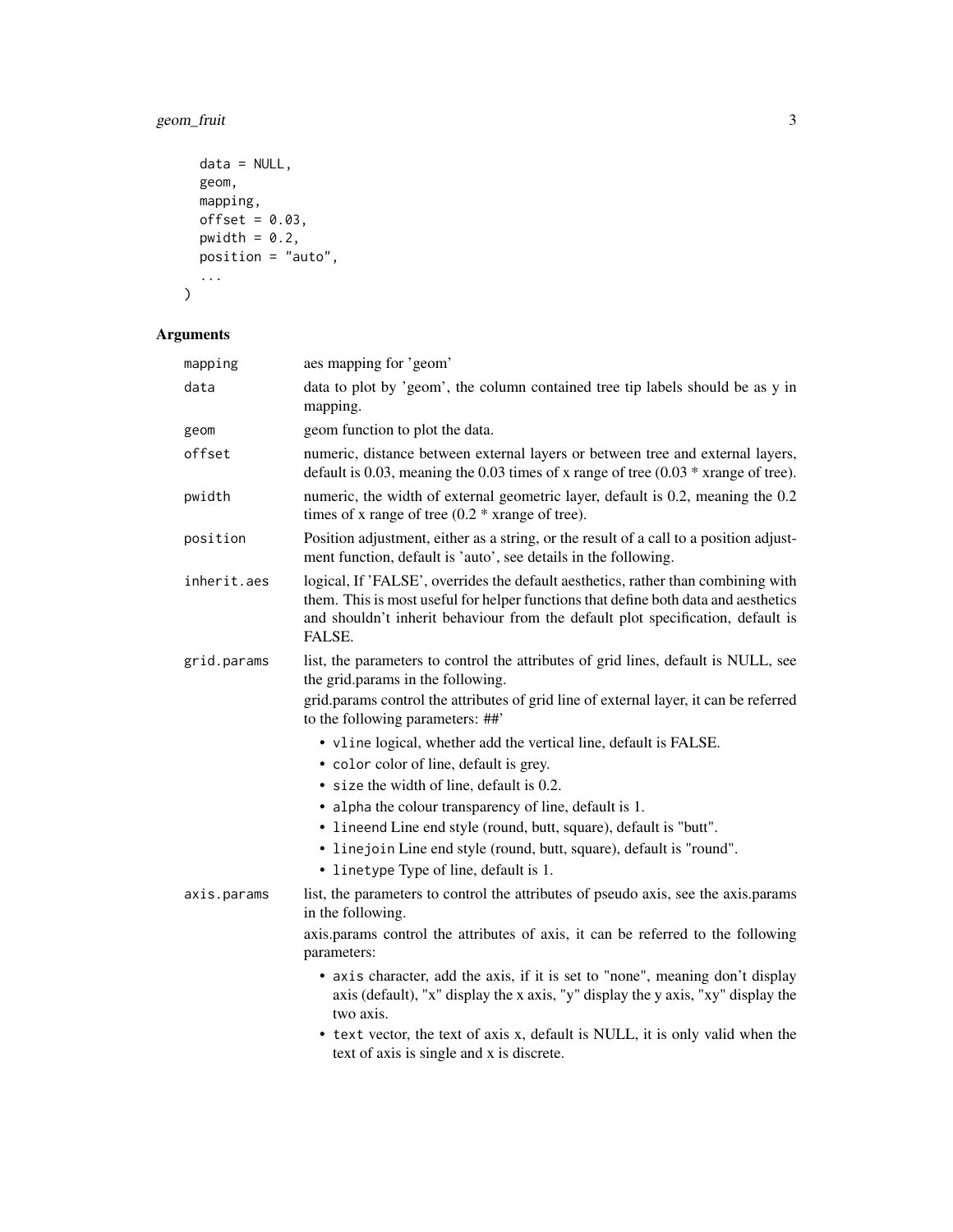|   | • vjust numeric, A numeric specifying vertical justification, default is 0.5.<br>• hjust numeric, A numeric specifying horizontal justification, default is 0.5.<br>• text. angle numeric, the angle of axis text, default is 0.<br>• text. size numeric, the size of axis text, default is 0.8.<br>• title character, the title of panel or x-axis label, default is NULL, it is only<br>valid when "x" axis exists. |
|---|-----------------------------------------------------------------------------------------------------------------------------------------------------------------------------------------------------------------------------------------------------------------------------------------------------------------------------------------------------------------------------------------------------------------------|
|   | • title. size numeric, the size of title text, default is 3.                                                                                                                                                                                                                                                                                                                                                          |
|   | • title. height numeric, the height of title text position more than tree, de-<br>fault is 0.1, it is relative to height of tree.                                                                                                                                                                                                                                                                                     |
|   | • title. angle numeric, the angle of title text, default is 0.                                                                                                                                                                                                                                                                                                                                                        |
|   | • title.color character, the color of title text, default is "black".                                                                                                                                                                                                                                                                                                                                                 |
|   | • nbreak numeric, meaning the number of axis to break, integer giving the<br><i>desired</i> number of intervals. Non-integer values are rounded down. It is<br>only valid when x is continuous, default is 4.                                                                                                                                                                                                         |
|   | • line size numeric, the size of axis line, default is 0.2.                                                                                                                                                                                                                                                                                                                                                           |
|   | • line.color character, the color of axis line color, default is "grey".                                                                                                                                                                                                                                                                                                                                              |
|   | • line. alpha numeric, the colour transparency of axis line, default is 1.                                                                                                                                                                                                                                                                                                                                            |
| . | additional parameters for 'geom'                                                                                                                                                                                                                                                                                                                                                                                      |
| р | tree view                                                                                                                                                                                                                                                                                                                                                                                                             |

#### Details

...

The 'data' parameter is data.frame or tibble type, it is the same with the data for corresponding geometric layers, but it must contain one column of taxa labels of tree, it will be mapped to 'y' axis in 'mapping'. When 'data' is not provided, the associated data in tree data will be extracted automatically, and the 'y' axis don't need to be mapped.

The 'mapping' parameter is setting of aesthetic mappings created by 'aes()' or 'aes\_()' of 'ggplot2', the 'y' should be assigned to the variable names of column of taxa labels in data.frame of 'data', only if the 'data' is not provided, see the above.

The 'geom' parameter is the geometric function defined in 'ggplot2' or other 'ggplot2-extension', e.g.

| geom_bar,geom_col,geom_boxplot,geom_violin,geom_tile | circular, rectangular |
|------------------------------------------------------|-----------------------|
| geom_msa                                             | rectangular           |
| geom_star                                            | circular, rectangular |
| geom_image,geom_phylopic                             | circular, rectangular |
| geom_plot,geom_table                                 | circular, rectangular |
| geom_density_ridges                                  | circular, rectangular |
| geom_richtext                                        | circular, rectangular |
|                                                      |                       |

if the 'geom' is 'geom\_bar', 'geom\_col', 'geom\_boxplot', 'geom\_violin', the 'orientation' should be specified to 'y'.

The default 'position' parameter is 'auto', it will guess and determine (hopefully) a suitable position for the specified geometric layer. That means using 'position\_stackx()' for geom\_bar(), 'po-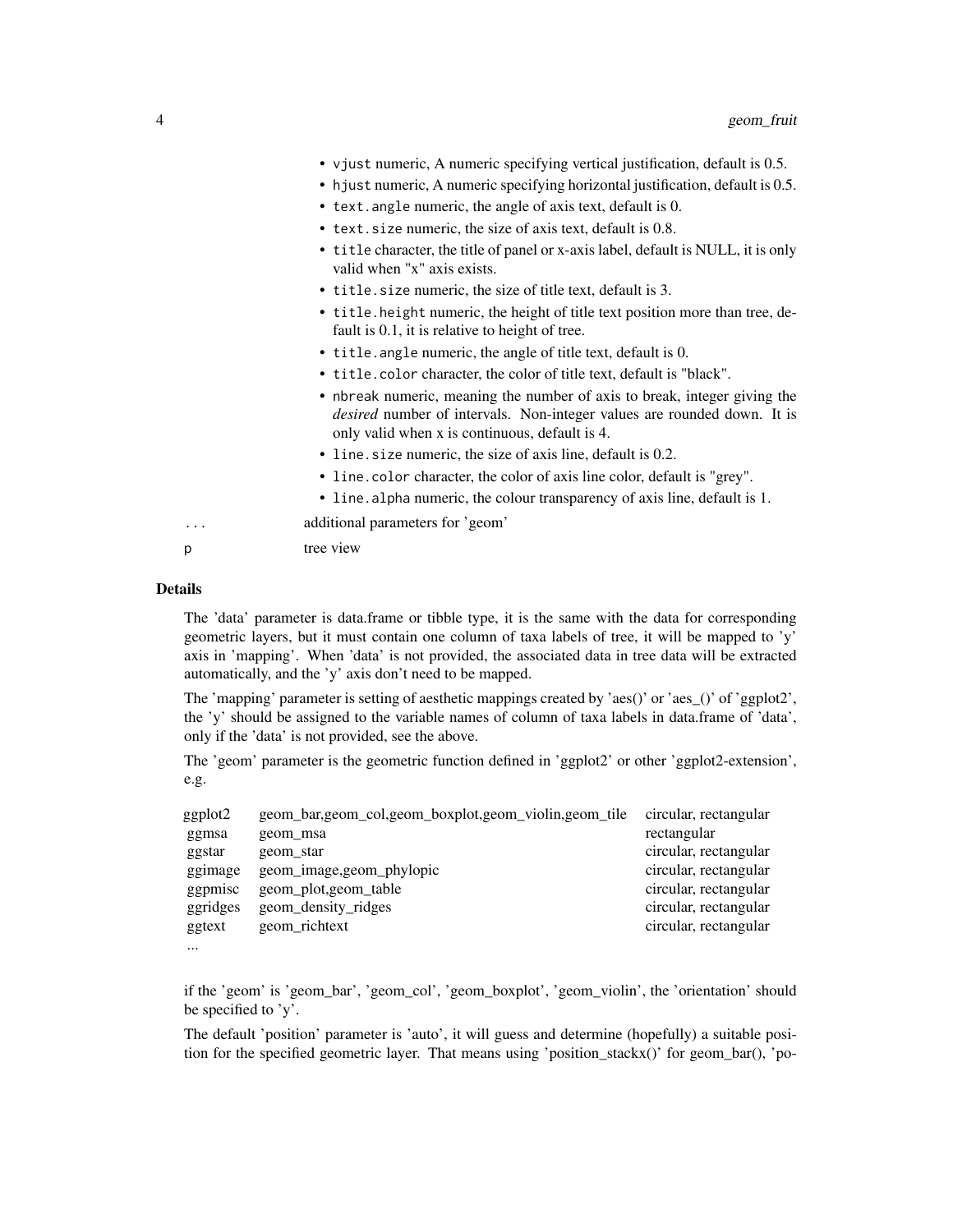# geom\_fruit 5

sition\_dodgex()' for 'geom\_violin()' and 'geom\_boxplot()', and 'position\_identityx()' for others (e.g. geom\_point() and geom\_tile() etc.). A geometric layer that has a position parameter should be compatible with geom\_fruit(), as it allows using position functions defined in the ggtreeExtra package to adjust output layer position.

and the grid line also can be added using 'grid.params=list(...)'.

The axis line and text can be added using 'axis.params=list(axis="x",...)'.

The 'p' parameter only work when you use  $fruit\_plot()$ , which is alias of geom\_fruit().

#### Value

ggplot object

#### Author(s)

Shuangbin Xu and Guangchuang Yu

#### Examples

```
library(ggtree)
library(ggplot2)
library(ggstar)
set.seed(1024)
tr <- rtree(100)
dd = data.frame(id=tr$tip.label, value=abs(rnorm(100)))
dt = data.frame(id=tr$tip.label, group=c(rep("A",50),rep("B",50)))
p <- ggtree(tr, layout="circular")
p1 \le p +geom_fruit(
          data=dt,
          geom=geom_star,
          mapping=aes(y=id, fill=group),
          size=2.5,
          starstroke=0
      \lambdap2 <- p1 +
      geom_fruit(
          data=dd,
          geom=geom_bar,
          mapping=aes(x=value, y=id),
          orientation="y",
          stat="identity"
      \lambdap3 <- fruit_plot(
           p=p,
           data=dt,
           geom=geom_star,
           mapping=aes(y=id, fill=group),
           size=2.5,
           starstroke=0
```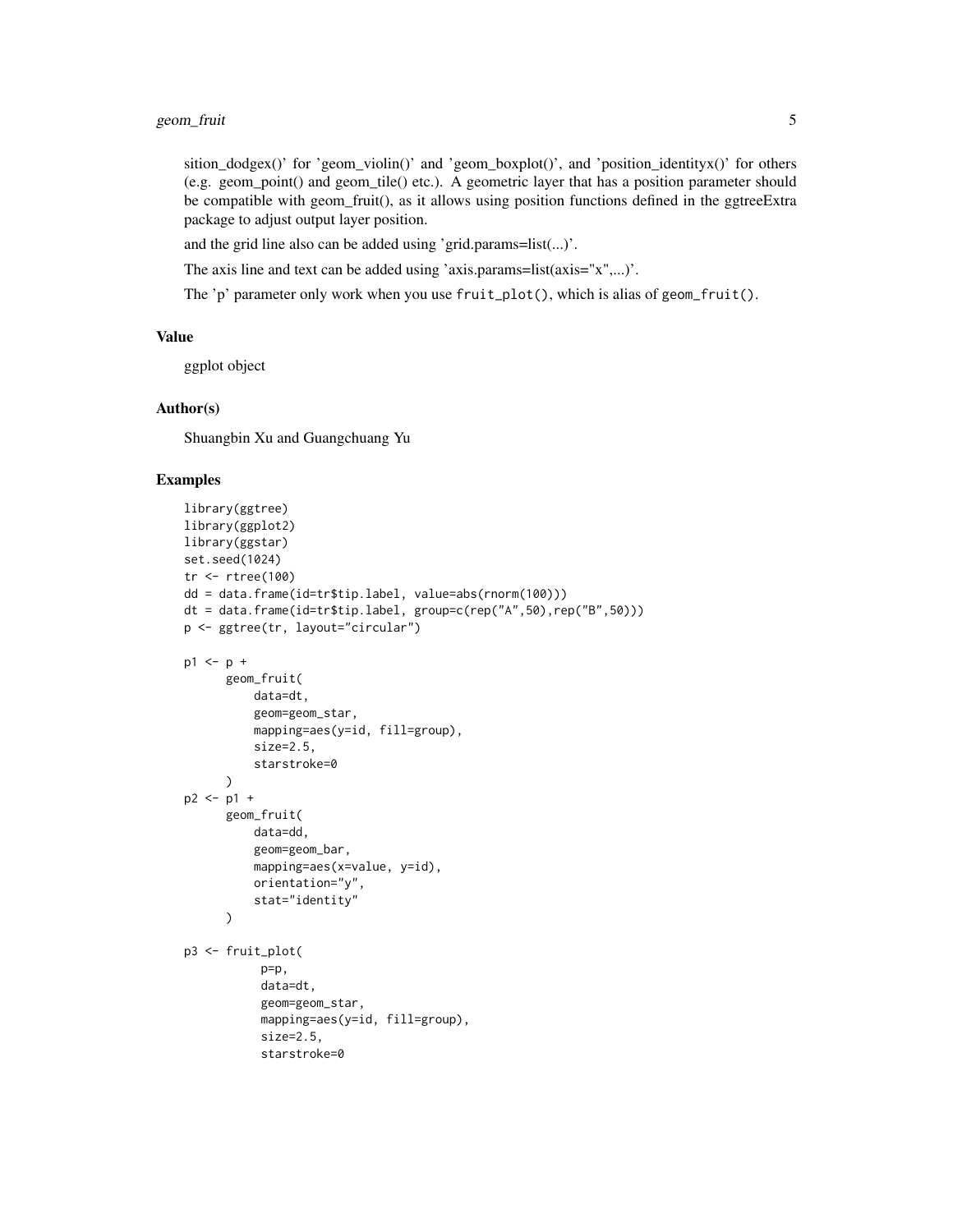```
\overline{\phantom{a}}p4 <- fruit_plot(
           p=p3,
            data=dd,
            geom=geom_bar,
            mapping=aes(x=value, y=id),
            orientation="y",
            stat="identity"
      \mathcal{L}p <- p %<+% dd %<+% dt
p5 <- p +
      geom_fruit(
          geom = geom_star,
          mapping = aes(y=id, fill=group),
          size = 2.5,
          starstroke = 0
      ) +
      geom_fruit(
          geom = geom_bar,
          mapping = aes(x=value, y=id),
          orientation = "y",stat = 'identity'
      )
```
geom\_fruit\_list *geom\_fruit\_list*

# Description

add the layers to the same position out of ggtree.

# Usage

```
geom_fruit_list(fruit, ...)
```
# Arguments

| fruit    | the layer of geom fruit.                 |
|----------|------------------------------------------|
| $\cdots$ | another layers of geom_fruit, or scales. |

# Value

ggplot object

# Author(s)

Shuangbin Xu and GuangChuang Yu

<span id="page-5-0"></span>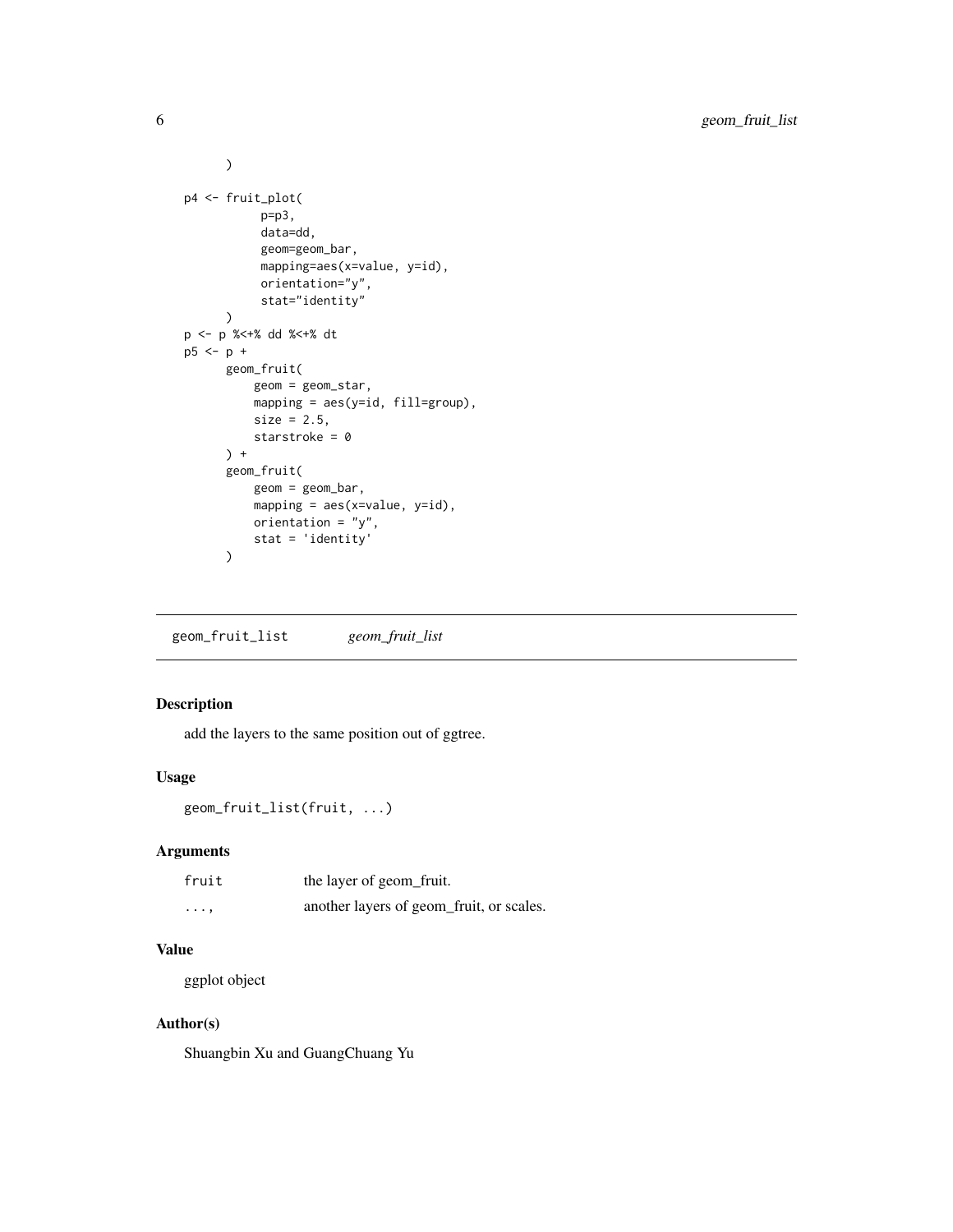# geom\_fruit\_list 7

#### Examples

```
library(ggplot2)
library(ggtree)
library(ggstar)
library(ggnewscale)
set.seed(1024)
tr <- rtree(100)
dt <- data.frame(id=tr$tip.label, value=abs(rnorm(100)), group=c(rep("A",50),rep("B",50)))
df \leftarrow dtdtf <- dt
colnames(df)[[3]] <- "group2"
colnames(dtf)[[3]] <- "group3"
p <- ggtree(tr, layout="fan", open.angle=0)
# first circle
p1 \le p +geom_fruit(
          data=dt,
          geom=geom_bar,
          mapping=aes(y=id, x=value, fill=group),
          orientation="y",
          stat="identity"
      ) +new_scale_fill()
# second circle
fruitlist <- geom_fruit_list(
                 geom_fruit(
                     data = df,
                      geom = geom_bar,
                     mapping = aes(y=id, x=value, fill=group2),
                     orientation = "y",
                     stat = "identity"
                 ),
                 scale_fill_manual(values=c("blue", "red")),
                 new_scale_fill(),
                 geom_fruit(
                     data = dt,
                     geom = geom_star,
                     mapping = aes(y=id, x=value, fill=group),
                     size = 2.5,
                     color = NA,
                      starstroke = 0
                 )
             \lambdap2 <- p1 + fruitlist + new_scale_fill()
# third circle
p3 <- p2 +
      geom_fruit(
          data=dtf,
          geom=geom_bar,
          mapping = aes(y=id, x=value, fill=group3),
```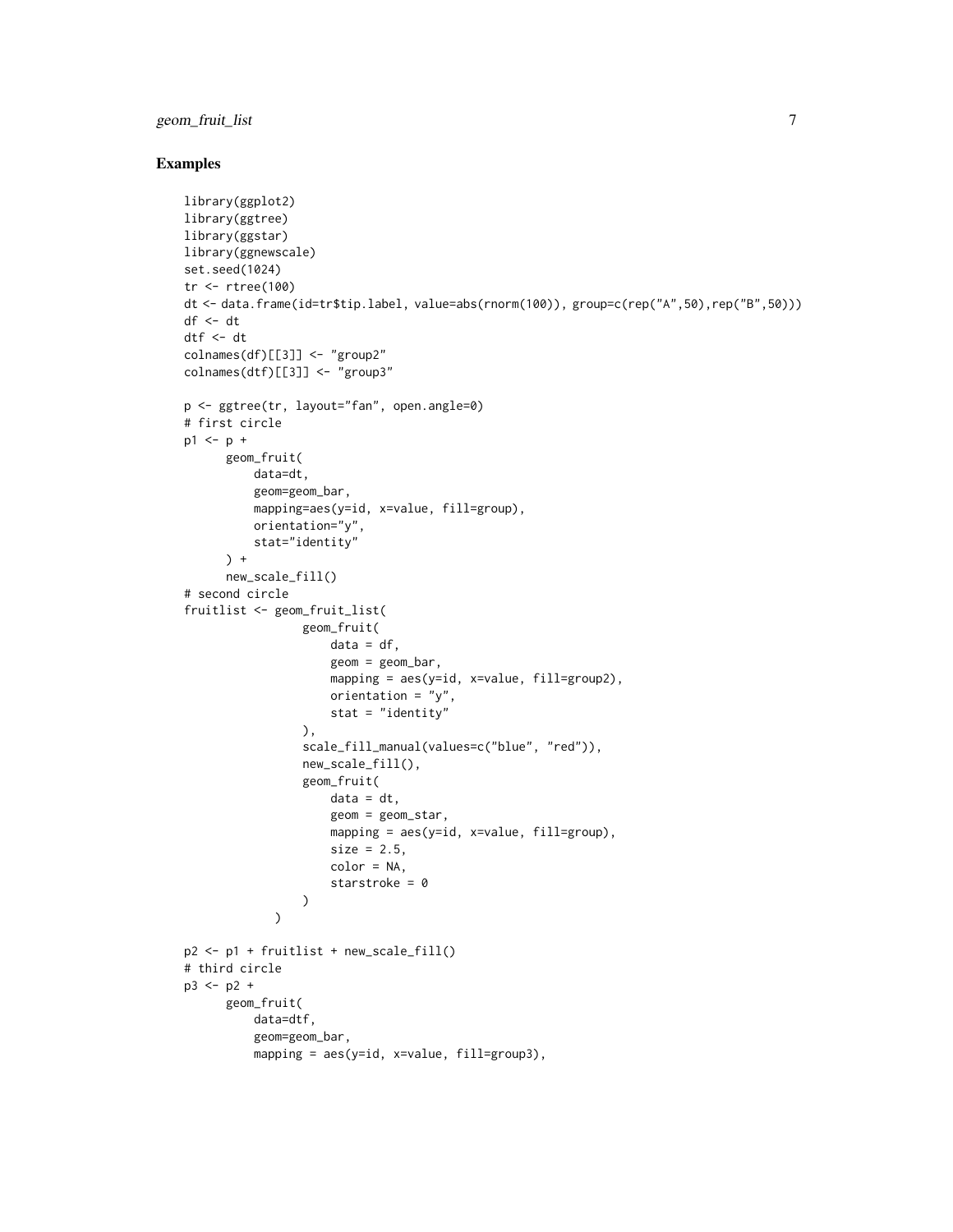# <span id="page-7-0"></span>8 Position Jitterx

```
orientation = "y",
         stat = "identity"
     ) +
     scale_fill_manual(values=c("#00AED7", "#009E73"))
p3
```
PositionDodgex *PositionDodgex*

# Description

PositionDodgex

PositionDodgex2

PositionIdentityx

PositionPointsJitterx

PositionRaincloudx

PositionPointsSinax

PositionStackx

#### Author(s)

Shuangbin Xu

PositionJitterdodgex *PositionJitterdodgex*

# Description

PositionJitterdodgex

PositionJitterx *PositionJitterx*

# Description

PositionJitterx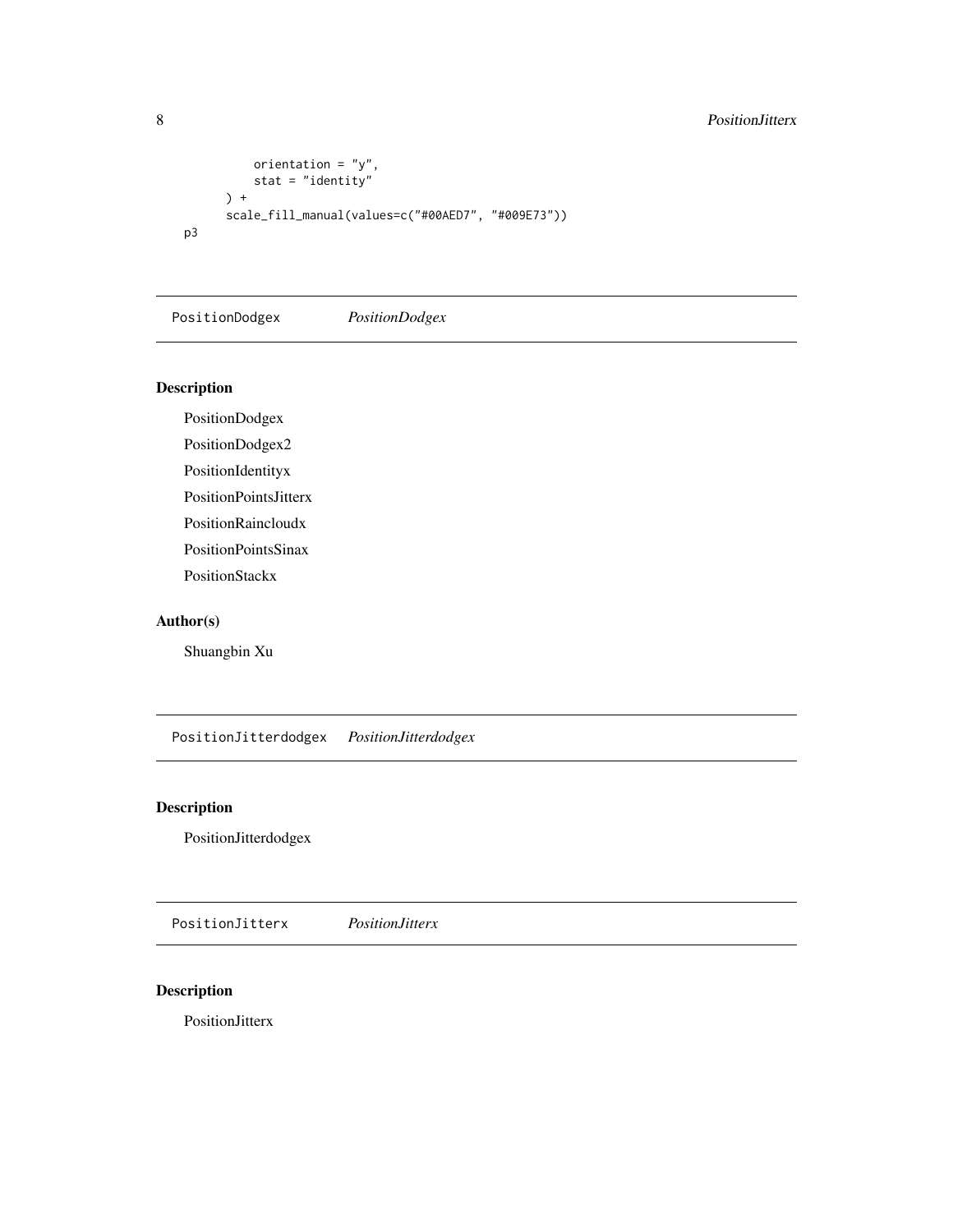<span id="page-8-1"></span><span id="page-8-0"></span>position\_dodgex *Dodge overlapping objects side-to-side which can be shifted verically or horizontally.*

#### Description

Dodging preserves the vertical position of an geom while adjusting the horizontal position. position\_dodgex2 is a special case of position\_dodgex for arranging box plots, which can have variable widths. position\_dodgex2 also works with bars and rectangles. But unlike position\_dodgex, position\_dodgex2 works without a grouping variable in a layer.

#### Usage

```
position_dodgex(
 width = NULL,
  hexpand = NA,
  vexpand = NA,
 preserve = c("total", "single")
\mathcal{L}position_dodgex2(
 width = NULL,
  preserve = c("total", "single"),
  hexpand = NA,
  vexpand = NA,
 padding = 0.1,
  reverse = FALSE
)
```
#### Arguments

| width    | Dodging width, when different to the width of the individual elements. This is<br>useful when you want to align narrow geoms with wider geoms. |
|----------|------------------------------------------------------------------------------------------------------------------------------------------------|
| hexpand  | numeric, Horizon expand for geoms that have a position, default is NA.                                                                         |
| vexpand  | numeric, Vertical expand for geoms that have a position, default is NA.                                                                        |
| preserve | Should dodging preserve the total width of all elements at a position, or the<br>width of a single element?                                    |
| padding  | Padding between elements at the same position. Elements are shrunk by this<br>proportion to allow space between them. Defaults to 0.1.         |
| reverse  | If TRUE, will reverse the default stacking order. This is useful if you're rotating<br>both the plot and legend.                               |

#### Value

position methods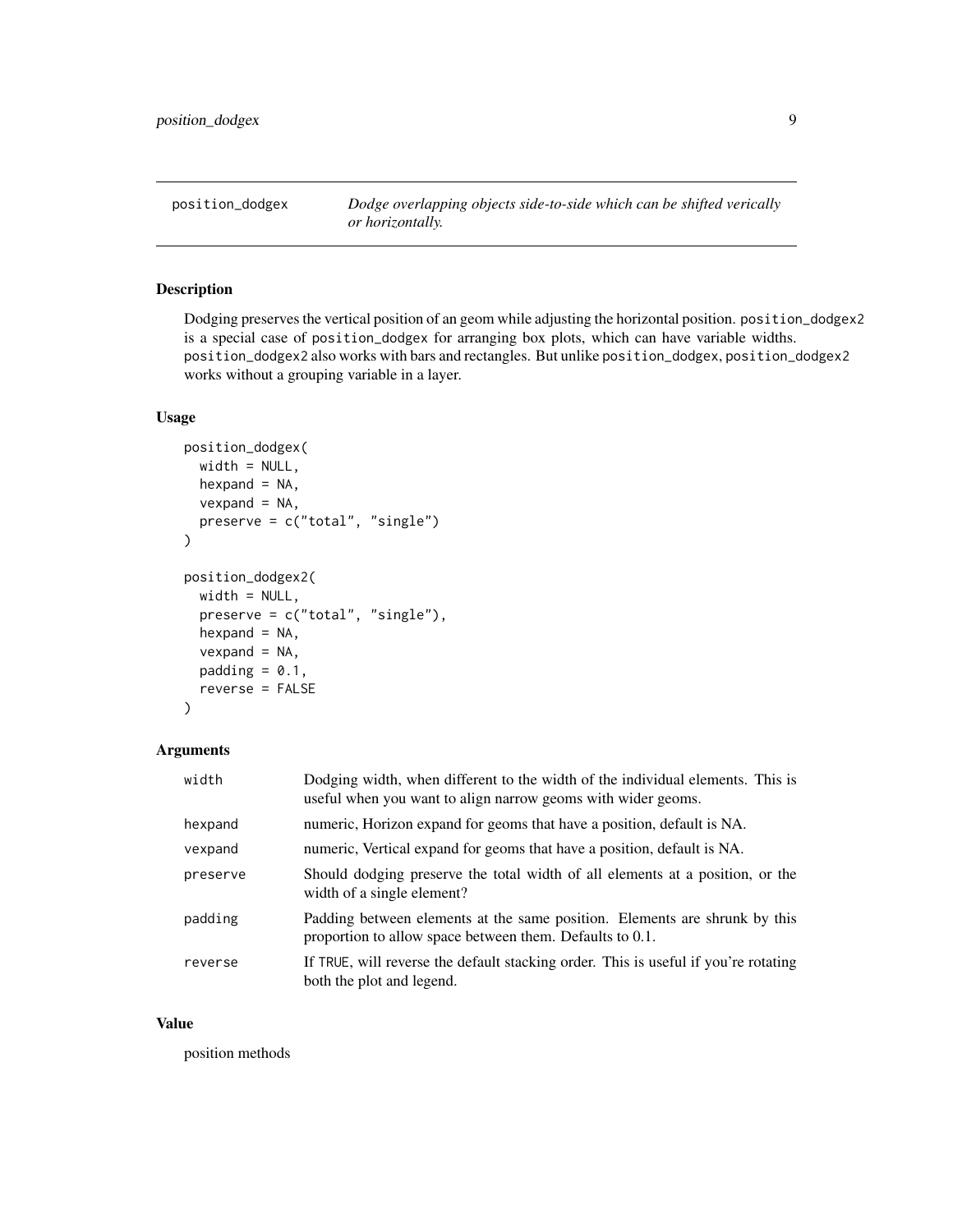#### <span id="page-9-0"></span>See Also

Other position adjustments: [position\\_identityx\(](#page-9-1)), [position\\_points\\_sinax\(](#page-13-1))

#### Examples

```
library(ggplot2)
library(patchwork)
iris$ID <- rep(c(rep("test1", 15), rep("test2", 15), rep("test3", 20)),3)
p <- ggplot(iris, aes(x=Species,y=Petal.Length,fill=ID))
p1 <- p + geom_bar(stat="identity",position=position_dodgex())
p2 <- p + geom_bar(stat="identity",position=position_dodgex(vexpand=5))
p3 <- ggplot(iris, aes(x=Petal.Length, y=Species, fill=ID)) +
      geom_bar(stat="identity", orientation="y",
               position=position_dodgex(hexpand=5))
p4 <- p1 + p2 + p3
p4
p5 <- p + geom_boxplot(position=position_dodgex2())
p6 <- p + geom_boxplot(position=position_dodgex2(vexpand=5))
p7 <- ggplot(iris, aes(x=Petal.Length, y=Species, fill=ID)) +
      geom_boxplot(orientation="y",
                   position=position_dodgex2(hexpand=5))
p8 <- p5 + p6 + p7
p8
```
<span id="page-9-1"></span>position\_identityx *adjust identity position which can be shifted vertically or horizontally.*

#### Description

adjust identity position which can be shifted vertically or horizontally.

#### Usage

```
position_identityx(hexpand = NA, vexpand = NA)
```
#### Arguments

| hexpand | numeric, distance to be shifted horizontally for geoms that have a position, de-<br>fault is NA. |
|---------|--------------------------------------------------------------------------------------------------|
| vexpand | numeric, distance to be shifted vertically for geoms that have a position, default<br>is NA.     |

# Value

position method.

#### Author(s)

Shuangbin Xu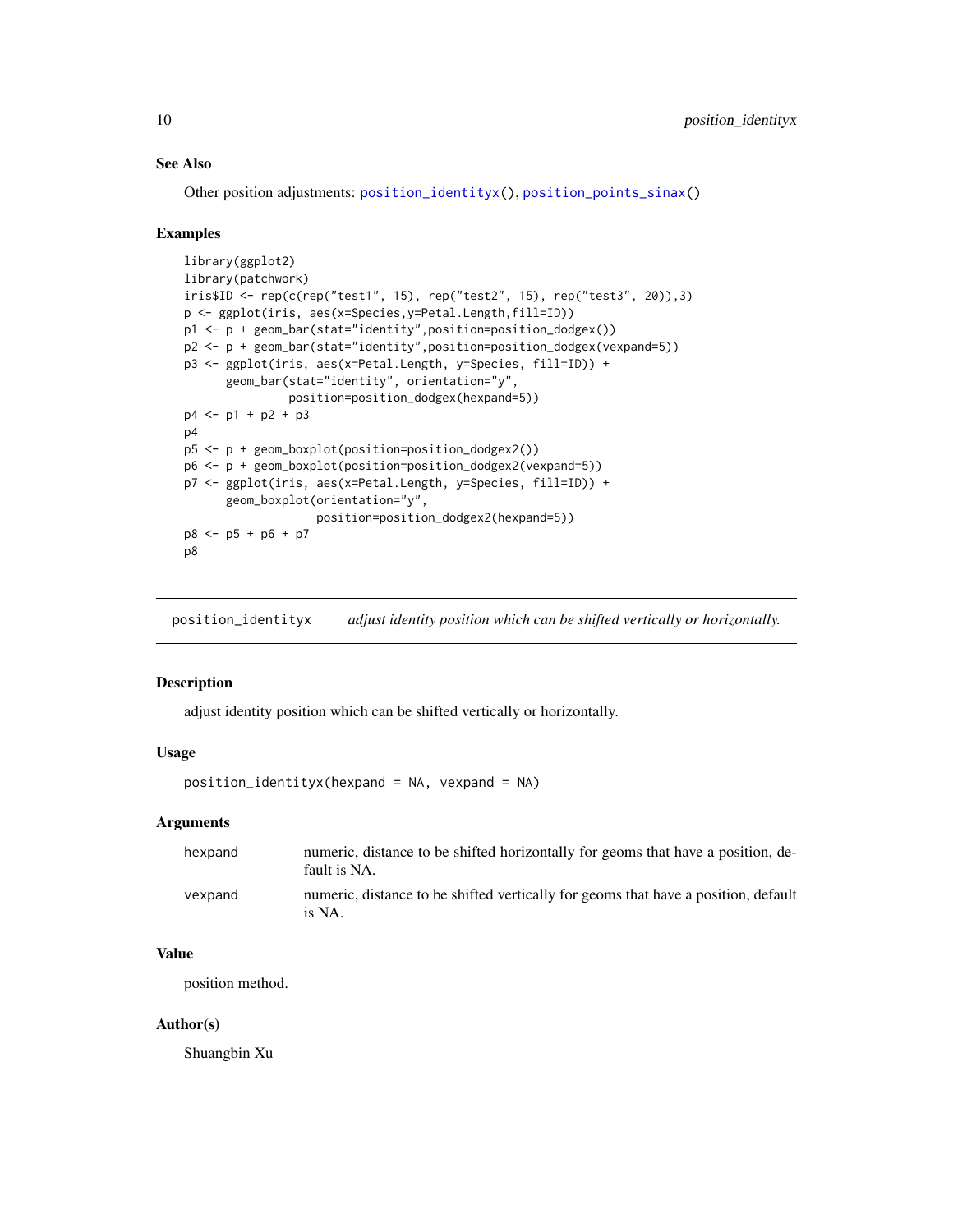<span id="page-10-0"></span>position\_jitterdodgex 11

#### See Also

Other position adjustments: [position\\_dodgex\(](#page-8-1)), [position\\_points\\_sinax\(](#page-13-1))

#### Examples

```
library(ggplot2)
library(patchwork)
p <- ggplot(mtcars, aes(x=wt, y=mpg))
p1 \leq p + \text{geom\_point}(position = position\_identity(x)) + \text{ylim}(\theta, 5\theta)# whole point layer was shifted vertically (distance=5).
# the label of axis y should be subtracted 5 to get the true value..
p2 <- p + geom_point(position=position_identityx(vexpand=5)) + ylim(0, 50)
# whole point layer was shifted horizontally (distance=5).
# the label of axis x should be subtracted 5 to get the true value.
p3 <- ggplot(mtcars, aes(y=wt, x=mpg)) +
      geom_point(position=position_identityx(hexpand=5)) + xlim(0, 50)
p4 <- p1 + p2 + p3
p4
```
position\_jitterdodgex *Simultaneously dodge and jitter, and the whole layer can be shifted vertically or horizontally*

#### Description

This is primarily used for aligning points generated through 'geom\_point()' with dodged boxplots (e.g., a 'geom\_boxplot()' with a fill aesthetic supplied). And the points can be shifted vertically or horizontally with 'hexpand' or 'vexpand' arguments.

#### Usage

```
position_jitterdodgex(
  jitter.width = NULL,
  jitter.height = 0,
  dodge.width = 0.75,
  hexpand = NA,
  vexpand = NA,
  seed = NA
)
```
#### Arguments

| degree of jitter in x direction. Defaults to $40\%$ of the resolution of the data.                        |
|-----------------------------------------------------------------------------------------------------------|
| degree of jitter in y direction. Defaults to 0.                                                           |
| the amount to dodge in the x direction. Defaults to 0.75, the default position $\Delta$ dodge()<br>width. |
| The distance to be shifted vertically or horizontally, default is NA.                                     |
|                                                                                                           |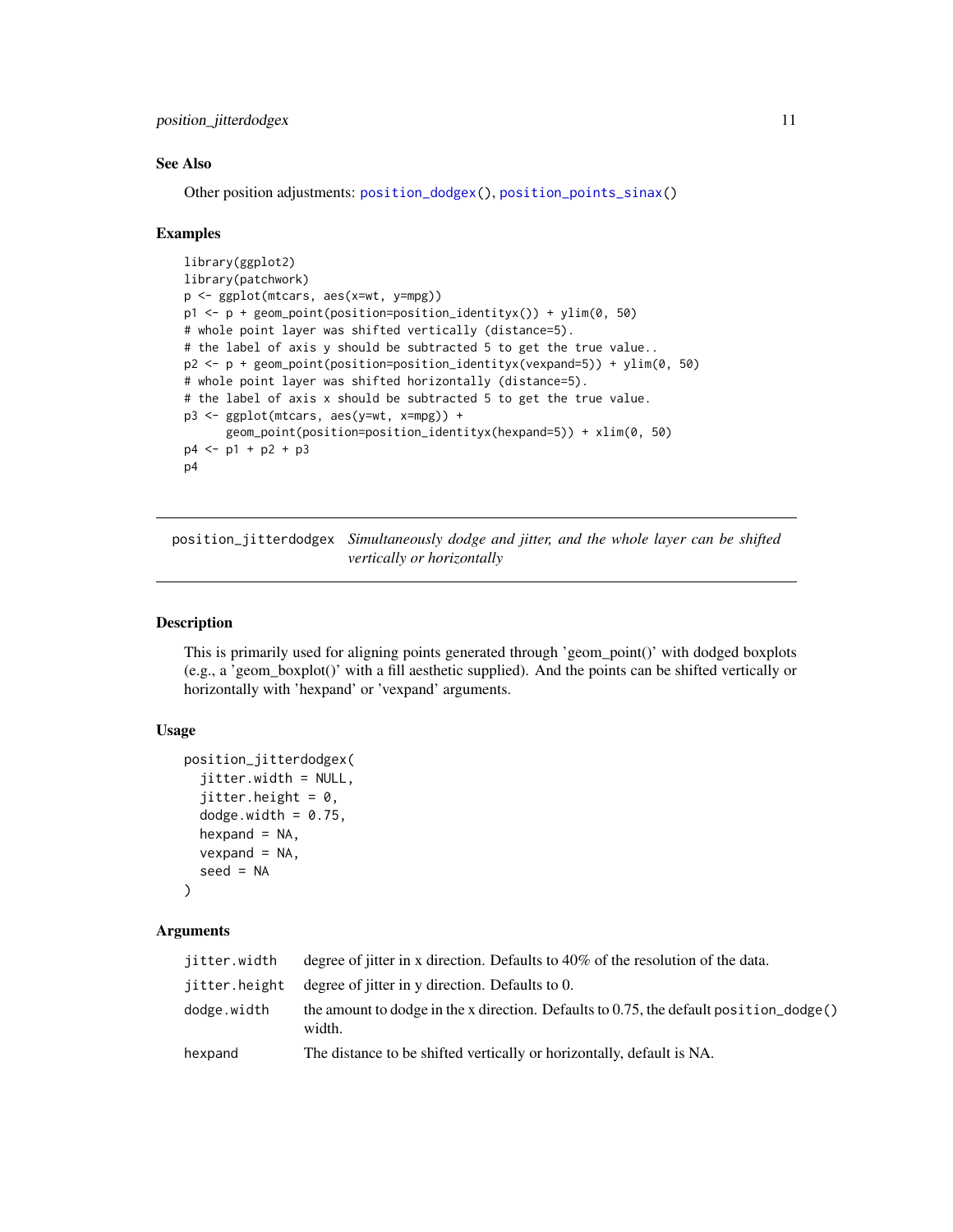<span id="page-11-0"></span>

| vexpand | The distance to be shifted vertically or horizontally, default is NA.                                                                                                                                                                                                                                                                                                                                                |  |
|---------|----------------------------------------------------------------------------------------------------------------------------------------------------------------------------------------------------------------------------------------------------------------------------------------------------------------------------------------------------------------------------------------------------------------------|--|
| seed    | A random seed to make the jitter reproducible. Useful if you need to apply the<br>same jitter twice, e.g., for a point and a corresponding label. The random seed is<br>reset after jittering. If NA (the default value), the seed is initialised with a random<br>value; this makes sure that two subsequent calls start with a different seed. Use<br>NULL to use the current random seed and also avoid resetting |  |
|         |                                                                                                                                                                                                                                                                                                                                                                                                                      |  |

position\_jitterx *Jitter points to avoid overplotting, and the whole points can be shifted vertically or horizontally*

# Description

This is the extension of 'position\_jitter' of ggplot2, points are randomly shifted up and down and/or left and right. In addition, the whole points layer can be shifted by the 'hexpand' or 'vexpand' parameter. Counterintuitively adding random noise to a plot can sometimes make it easier to read. Jittering is particularly useful for small datasets with at least one discrete position.

#### Usage

```
position_jitterx(
 width = NULL,height = NULL,hexpand = NA,
 vexpand = NA,
  seed = NA
)
```
# Arguments

| width, height    | Amount of vertical and horizontal jitter. The jitter is added in both positive and<br>negative directions, so the total spread is twice the value specified here.                                                                                                                                                                                                                                                    |  |
|------------------|----------------------------------------------------------------------------------------------------------------------------------------------------------------------------------------------------------------------------------------------------------------------------------------------------------------------------------------------------------------------------------------------------------------------|--|
|                  | If omitted, defaults to $40\%$ of the resolution of the data: this means the jitter<br>values will occupy 80% of the implied bins. Categorical data is aligned on the<br>integers, so a width or height of 0.5 will spread the data so it's not possible to<br>see the distinction between the categories.                                                                                                           |  |
| hexpand, vexpand |                                                                                                                                                                                                                                                                                                                                                                                                                      |  |
|                  | The distance to be shifted vertically or horizontally, default is NA.                                                                                                                                                                                                                                                                                                                                                |  |
| seed             | A random seed to make the jitter reproducible. Useful if you need to apply the<br>same jitter twice, e.g., for a point and a corresponding label. The random seed is<br>reset after jittering. If NA (the default value), the seed is initialised with a random<br>value; this makes sure that two subsequent calls start with a different seed. Use<br>NULL to use the current random seed and also avoid resetting |  |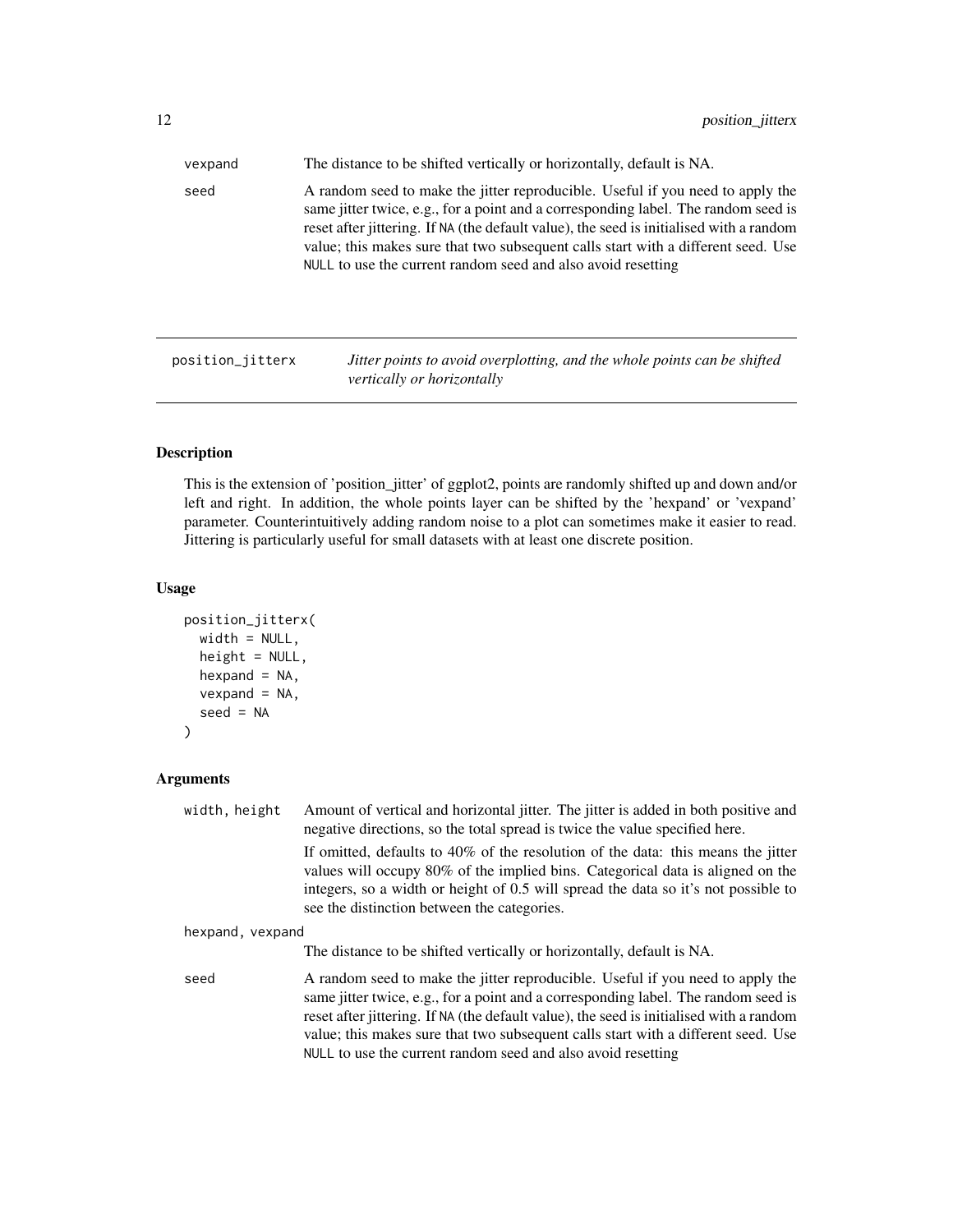#### <span id="page-12-0"></span>Examples

```
library(ggtree)
library(treeio)
library(ggplot2)
set.seed(1024)
tr < -rtree(10)df <- data.frame(id=tr$tip.label, group=rep(c("A", "B"),5))
dat <- data.frame(id=rep(tr$tip.label, 8), value=rnorm(80, 0.5, 0.15))
dt <- merge(dat, df, by.x="id", by.y="id")
p1 <- ggtree(tr) %<+% df +
      geom_tiplab(
          align=TRUE,
          linesize=.1,
          size=3
      )
gf1 <- geom_fruit(data=dat,
                  geom=geom_boxplot,
                  mapping=aes(x=value, y=id),
                  orientation="y",
                  offset=0.1,
                  pwidth=0.9
         )
set.seed(1024)
gf2 <- geom_fruit(
          data=dat,
          geom=geom_point,
          mapping=aes(x=value, y=id, color=group),
          offset=0.1,
          pwidth=0.9,
          position= position_jitterx(height=0.3),
          axis.params=list(axis="x", text.size=2),
          grid.params=list()
          )
p2 <- p1 + geom_fruit_list(gf1, gf2)
p2
```
<span id="page-12-1"></span>position\_points\_jitterx

*Randomly jitter the points in a ridgeline plot which can be shifted horizontally*

#### Description

This is a position adjustment specifically for 'geom\_density\_ridges()' and related geoms. It only jitters the points drawn by these geoms, if any. If no points are present, the plot remains unchanged.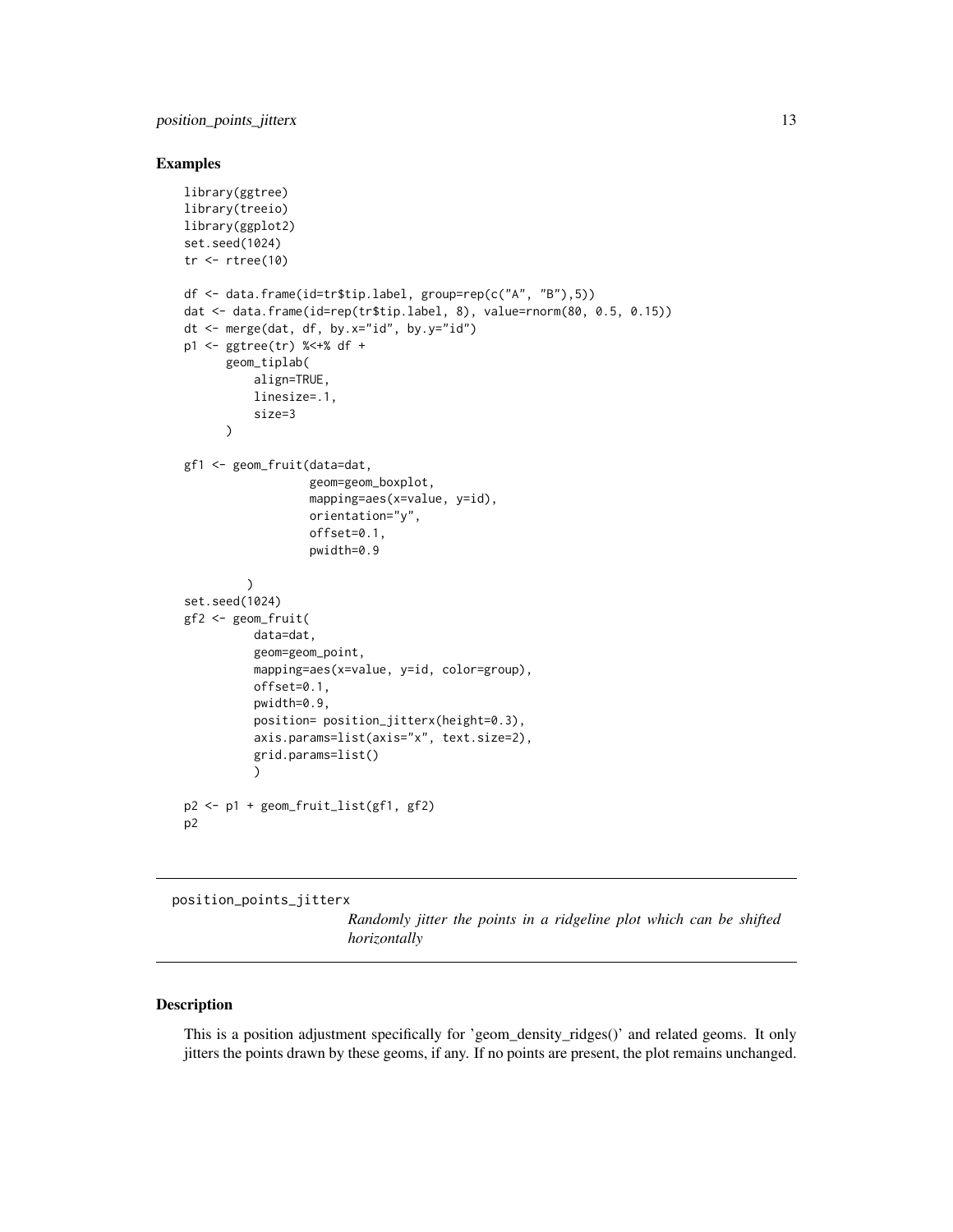<span id="page-13-0"></span>The effect is similar to [position\\_jitter\(\)](#page-0-0): points are randomly shifted up and down and/or left and right. It add 'hexpand' that can control shift horizontally.

#### Usage

```
position_points_jitterx(
  width = \theta,
  height = 0.2,
 yoffset = 0,
  hexpand = NA,
  adjust_vlines = FALSE,
  seed = NULL
)
```
#### Arguments

| width         | Width for horizontal jittering. By default set to 0.                                                                                                                                                     |
|---------------|----------------------------------------------------------------------------------------------------------------------------------------------------------------------------------------------------------|
| height        | Height for vertical jittering, applied in both directions (up and down). By default<br>0.2.                                                                                                              |
| voffset       | Vertical offset applied in addition to jittering.                                                                                                                                                        |
| hexpand       | numeric, distance to be shifted horizontally for geoms that have a position, de-<br>fault is NA.                                                                                                         |
| adjust_vlines | If TRUE, adjusts vertical lines (as are drawn for quantile lines, for example) to<br>align with the point cloud.                                                                                         |
| seed          | Random seed. If set to NULL, the current random number generator is used.<br>If set to NA, a new random random seed is generated. If set to a number, this<br>number is used as seed for jittering only. |

### See Also

Other position adjustments for ridgeline plots: [position\\_points\\_sinax](#page-13-1), [position\\_raincloudx](#page-14-1)

<span id="page-13-1"></span>position\_points\_sinax *adjust ridgeline plot position which can be shifted vertically or horizontally.*

# Description

This is a position adjustment specifically for 'geom\_density\_ridges()', but it add 'hexpand' that can control shift horizontally.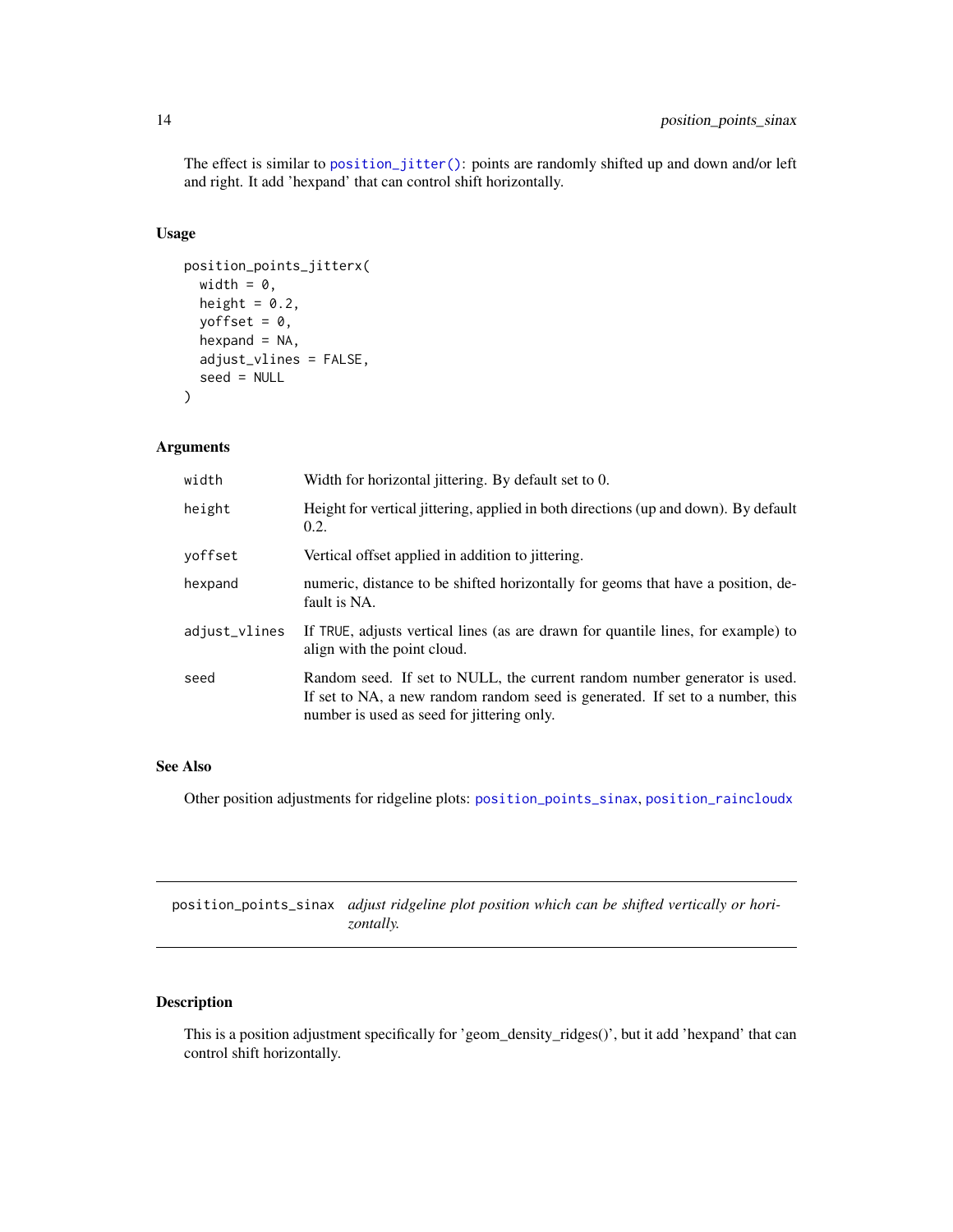<span id="page-14-0"></span>position\_raincloudx 15

#### Usage

```
position_points_sinax(
  rel\_min = 0.02,
  rel\_max = 0.98,
  seed = NULL,
 hexpand = NA)
```
#### Arguments

| rel_min    | numeric, the relative minimum value at which a point can be placed.                                                                                                                                                                |
|------------|------------------------------------------------------------------------------------------------------------------------------------------------------------------------------------------------------------------------------------|
| $rel\_max$ | numeric, the relative maximum value at which a point can be placed.                                                                                                                                                                |
| seed       | numeric, Random seed, if set to NULL, the current random number generator is<br>used. If set to NA, a new random random seed is generated. If set to a number,<br>this number is used as seed for jittering only, default is NULL. |
| hexpand    | numeric, distance to be shifted horizontally for geoms that have a position, de-<br>fault is NA.                                                                                                                                   |

# Value

position method.

#### Author(s)

Shuangbin Xu

#### See Also

Other position adjustments: [position\\_dodgex\(](#page-8-1)), [position\\_identityx\(](#page-9-1))

<span id="page-14-1"></span>

| position_raincloudx | Create a cloud of randomly jittered points below a ridgeline plot which |
|---------------------|-------------------------------------------------------------------------|
|                     | can be shifted horizontally                                             |

# Description

This is a position adjustment specifically for 'geom\_density\_ridges()' and related geoms. It only jitters the points drawn by these geoms, if any. If no points are present, the plot remains unchanged. The effect is similar to [position\\_points\\_jitterx\(\)](#page-12-1), only that by default the points lie all underneath the baseline of each individual ridgeline. It add 'hexpand' that can control shift horizontally.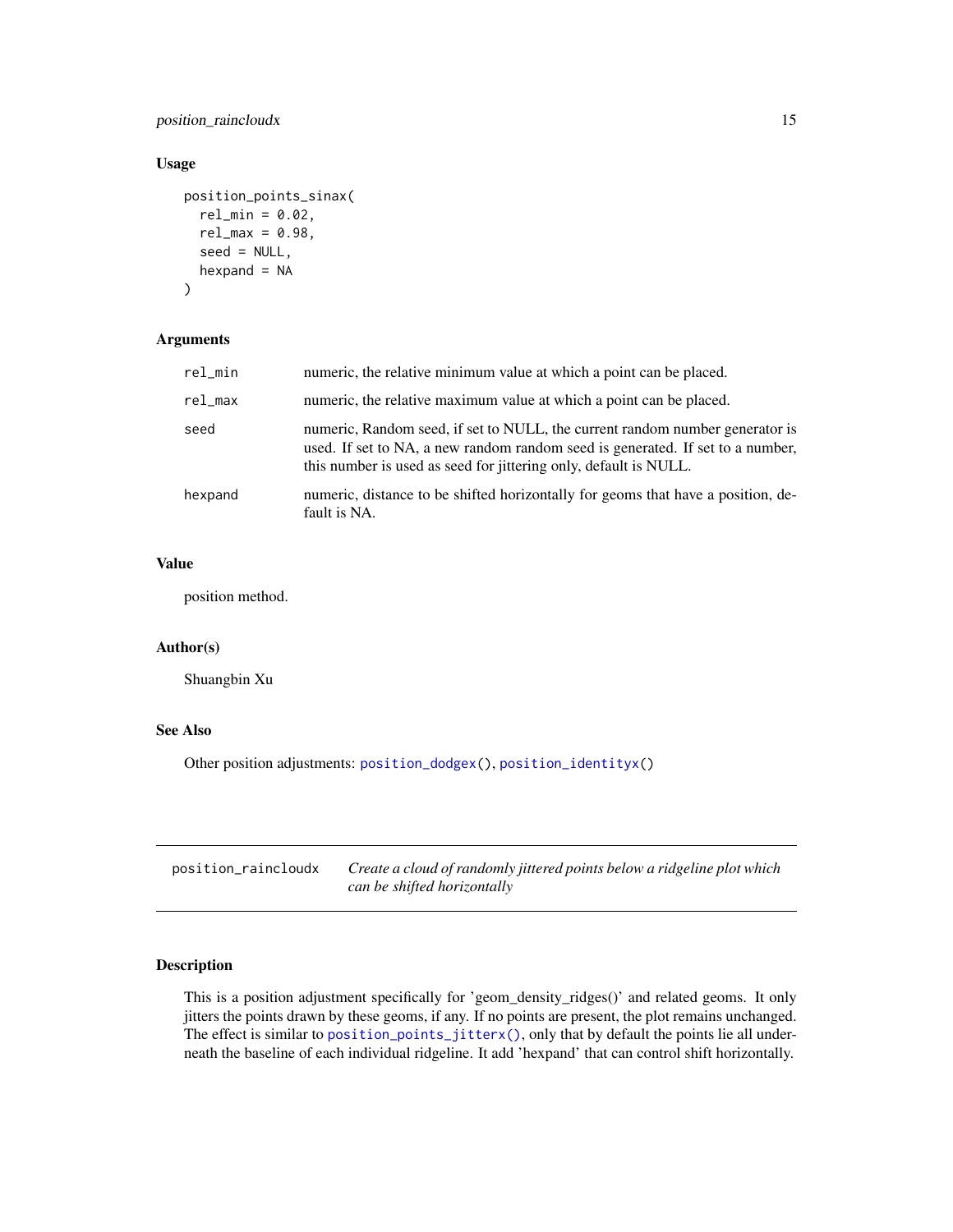# Usage

```
position_raincloudx(
  width = \theta,
  height = 0.4,
  ygap = 0.05,
  hexpand = NA,
  adjust_vlines = FALSE,
  seed = NULL
\mathcal{L}
```
#### Arguments

| width         | Width for horizontal jittering. By default set to 0.                                                             |
|---------------|------------------------------------------------------------------------------------------------------------------|
| height        | Total height of point cloud. By default 0.4.                                                                     |
| ygap          | Vertical gap between ridgeline baseline and point cloud.                                                         |
| hexpand       | numeric, distance to be shifted horizontally for geoms that have a position, de-<br>fault is NA.                 |
| adjust_vlines | If TRUE, adjusts vertical lines (as are drawn for quantile lines, for example) to<br>align with the point cloud. |
| seed          | Random seed. See position_points_jitterx.                                                                        |

# Details

The idea for this position adjustment comes from Micah Allen, who proposed this type of plot in a [blog post](https://micahallen.org/2018/03/15/introducing-raincloud-plots/) on March 15, 2018.

#### See Also

Other position adjustments for ridgeline plots: [position\\_points\\_jitterx](#page-12-1), [position\\_points\\_sinax](#page-13-1)

| position_stackx | Stack overlapping objects which can be shifted vertically or horizon- |
|-----------------|-----------------------------------------------------------------------|
|                 | tally                                                                 |

### Description

Stack overlapping objects which can be shifted vertically or horizontally

### Usage

```
position_stackx(vjust = 1, hexpand = NA, vexpand = NA, reverse = FALSE)
```
<span id="page-15-0"></span>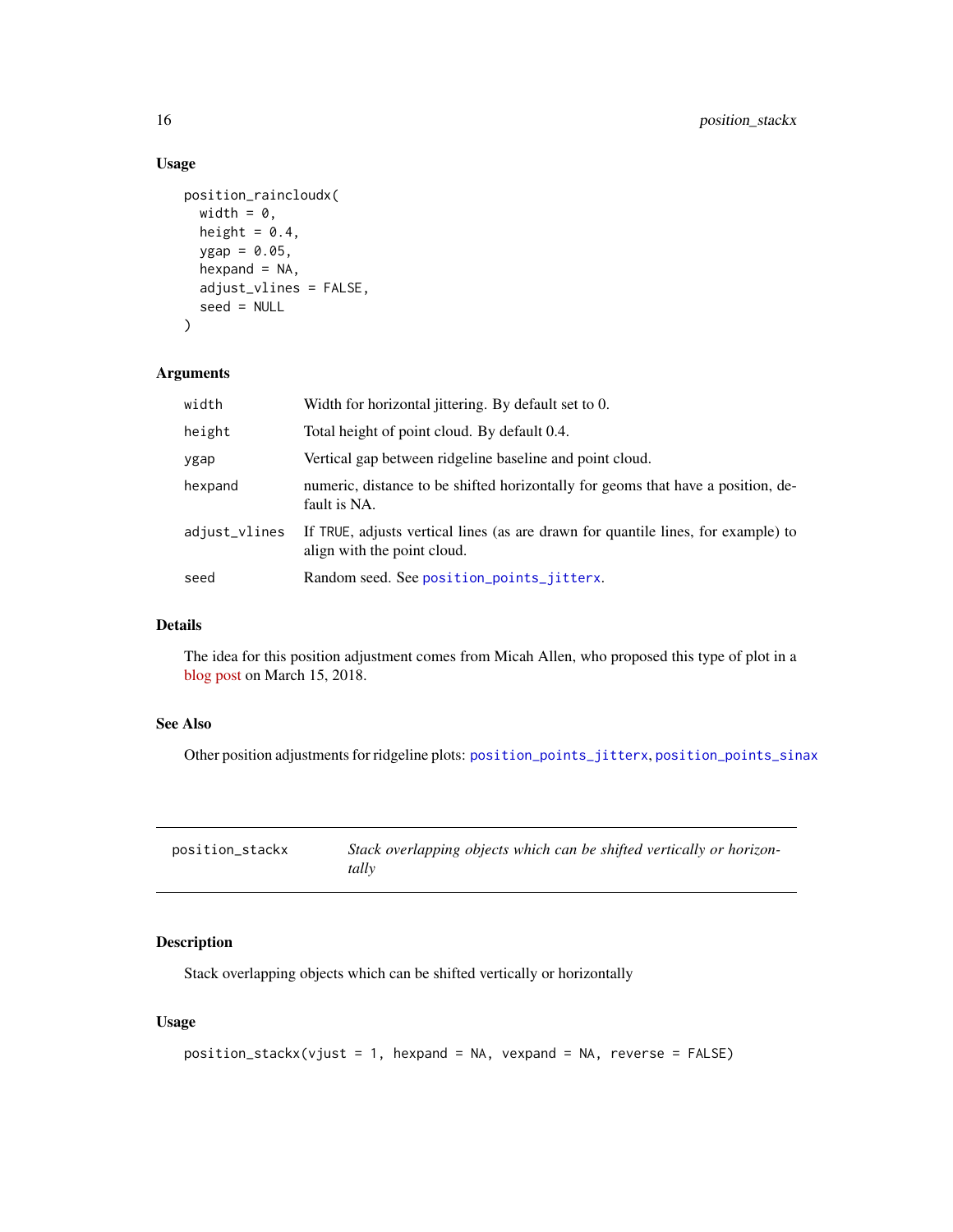# position\_stackx 17

### Arguments

| viust   | Vertical adjustment for geoms that have a position (like points or lines), not a<br>dimension (like bars or areas). Set to $\theta$ to align with the bottom, $\theta$ . 5 for the<br>middle, and 1 (the default) for the top. |
|---------|--------------------------------------------------------------------------------------------------------------------------------------------------------------------------------------------------------------------------------|
| hexpand | numeric, distance to be shifted horizontally for geoms that have a position, de-<br>fault is NA.                                                                                                                               |
| vexpand | numeric, distance to be shifted vertically for geoms that have a position, default<br>is NA.                                                                                                                                   |
| reverse | If TRUE, will reverse the default stacking order. This is useful if you're rotating<br>both the plot and legend.                                                                                                               |

#### Value

position method.

### Author(s)

Shuangbin Xu

#### Examples

```
library(ggplot2)
library(patchwork)
df <- data.frame(trt = c("a", "b", "c"), outcome = c(2.3, 1.9, 3.2))
#
p1 <- ggplot(df, aes(x=trt, y=outcome)) +
      geom_bar(stat="identity",
              position=position_stackx())
p2 <- ggplot(df, aes(x=trt, y=outcome)) +
      geom_bar(stat="identity",
              position=position_stackx(vexpand=5))
p3 <- ggplot(df, aes(x=outcome, y=trt)) +
      geom_bar(stat="identity",
              orientation="y",
               position=position_stackx(hexpand=5))
p <- p1 + p2 + p3
p
```